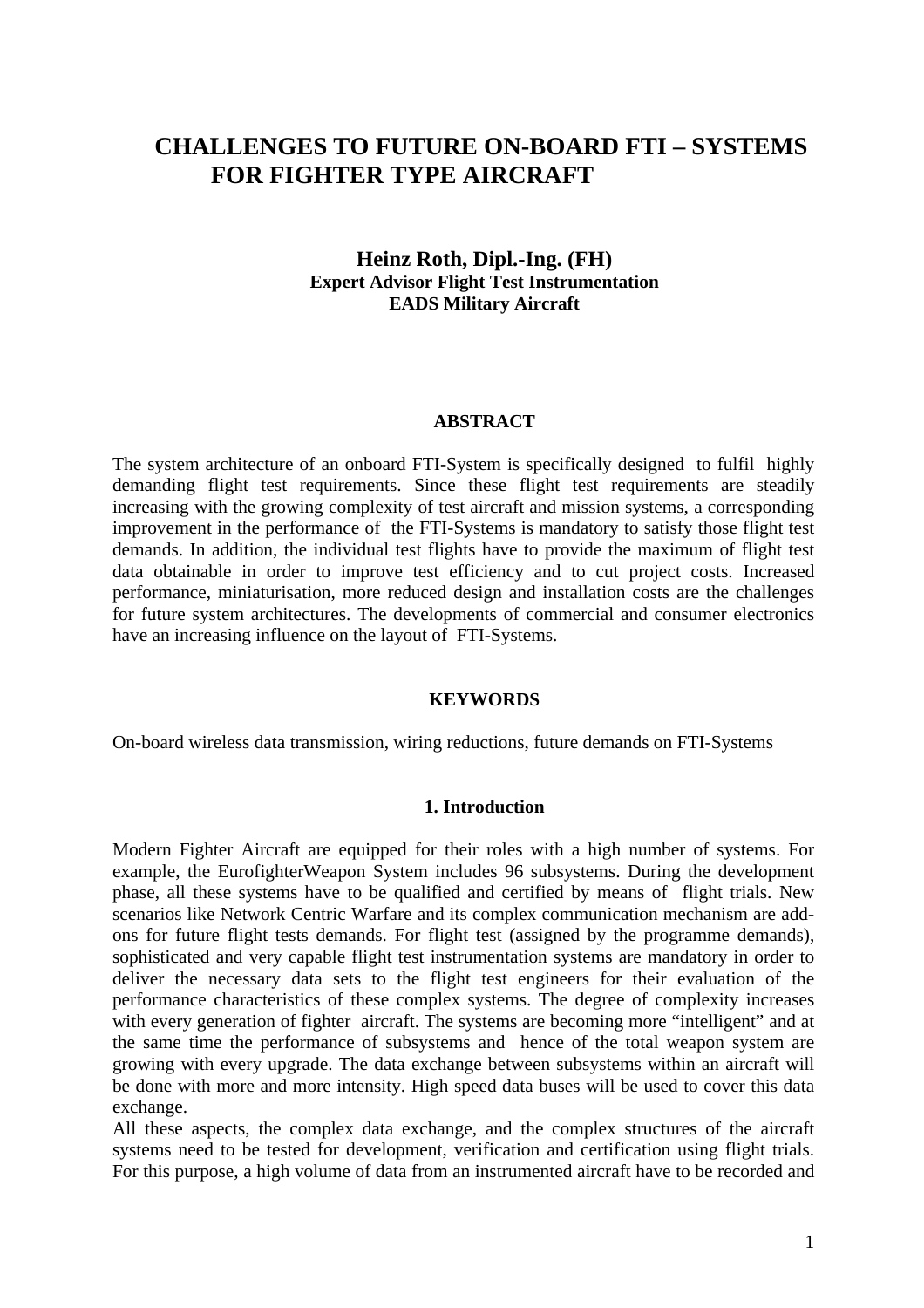transmitted for online analysis. This results in a requirement for more data with increased precision, increased speed and time accuracy.

To handle and observe this abundance of parameters online, they are displayed in complex visual representations associated by functionalities. This is the only way to show, analyse and control the status of several systems. To reduce the amount of test flights, on the one hand an onboard FTI – System has to deliver data for detailed system investigations, on the other hand there are many parameters necessary to assess/monitor the overall communication between the subsystems. But there is another essential factor. As mentioned, to save costs, the number of test flights has to be limited. Therefore, the instrumentation has to cover a variety of trials and the conceptual formulation has to be adapted to these tasks. This presentation will show present and future technologies developed to solve these new requirements.

## **2. Increasing Flight Test Requirements**

The Flight Test Requirements issued by the flight test engineers are the basis for the architecture and layout of FTI – Systems. There are some main objectives and systems to be evaluated by Flight Test requiring proper data acquisition with the present fighter aircraft:

- Flight Control Systems and control laws
- Parameter identification for aerodynamic data set
- Aircraft performance: aircraft drag analysis, lift polars, take off/landing performance, general aircraft performance
- Handling Qualities
- Engine instrumentation
- Engine-Air Intake Compatibility
- Utility Control System
- Landing Gear System including Brake System
- Fuel System
- Secondary Power System
- Structure, vibration, acoustic noise
- Flutter
- Environmental Control System
- Electric system
- Avionic system
- Attack system
- Auto Pilot system
- Armament Control System including Air to Air and Air to Surface missiles and gun
- Stores as external fuel tanks
- Communication systems like VHF/UHF, MIDS
- Air Data systems
- Instrumentation and safety devices for departures, engine flame outs, etc.
- Radar system, FlIR System and other active or passive sensors
- Defensive Aids Systems

In addition to flight trials which investigate the performance of a fighter aircraft system alone, scenarios with other weapon systems have to be tested. Modern fighter aircraft are fully adapted to the latest scenario of a battle field. They are embedded in complex communication networks to improve the task performance. Methods of the latest IT techniques adapted to the specific requirements are used to communicate in battle field scenarios. These new combat scenarios have to be tested and evaluated. An example is NCW (Network-Centric Warfare). It is an information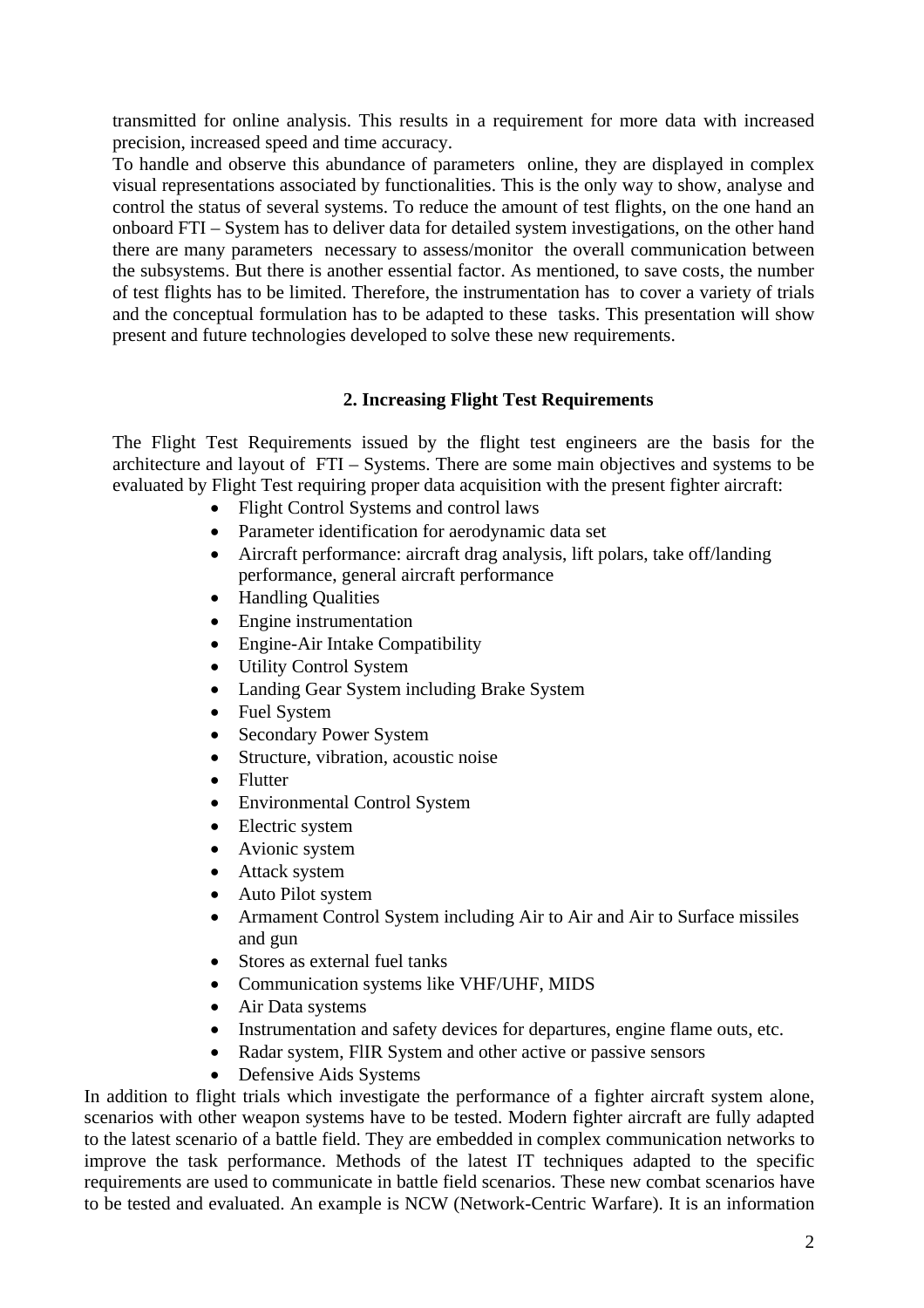superiority-enabled concept of operations that generates increased combat power by networking sensors, decision makers and shooters to achieve shared awareness, increased speed of command and higher tempo of operations. NCW translates information superiority into combat power.

## **3. Basic requirements for future FTI equipment and FTI – Systems**

There are a lot of wishes of the FTI user for future FTI developments. In the past, every generation of FTI –Systems showed an increase in performance. Modern IT techniques and much more powerful electronic components will have an influence on future FTI – Systems. However there are a few basic requirements for FTI – Systems:

- small in size
- easy to install
- low power consumption
- low maintenance, easy to handle
- adaptable, plug and play
- MTBF very high
- self checking, self testing, checkable
- intelligent systems, to record only useful data but not everything
- growth potential
- long lasting calibration or no calibration necessary
- total costs for installation very low
- reduced wiring
- various interfaces possible, growth potential
- modularity, standards
- to use A/C functionalities, but be independent from A/C
- optimized data acquisition and data recording
- to acquire only useful data, this means to record with respect for resources and bandwidth (recording time, recording capacity, telemetry bandwidth, data storage on ground station)
- multifunction of input modules, to be programmable by software and therefore adaptable to various applications
- delta recording
- up/down link, predefined decisions (mode switches)
- predefined process in failure conditions
- high environmental acceptability of FTI equipment (temperature, vibration, humidity ….)

## **4. System architecture of an existing state of the art FTI – System, installed in a Fighter Type Aircraft**

Example: "Instrumented Production Aircraft 3" (IPA3) from the Eurofighter programme. The IPA3 performed its first Flight on  $8<sup>th</sup>$  April 2002. It is one of five Instrumented Production Aircraft. The FTI system for IPA 3 is state of the art and is designed for Instrumented Production Aircraft and is similar to the other FTI systems installed in IPA´s. IPA3 Main Flight Test Tasks:

- Weapon System Performance inclusive AMRAAM, AIM9L and IRIS-T
- RADAR trials

 $\mathbf{L}$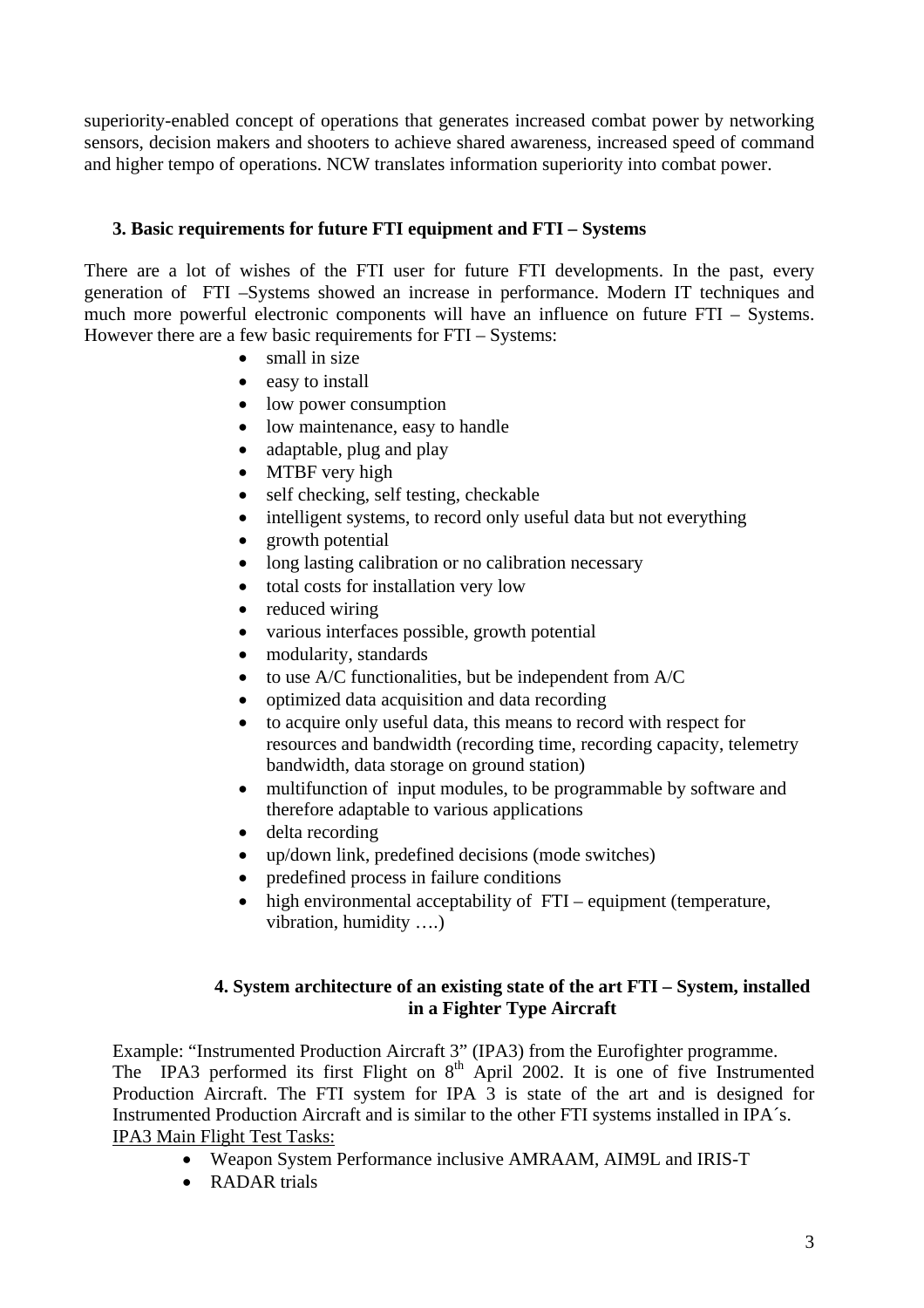- Semi prepared Runway Trials: Heavy instrumented landing gear including brake system instrumentation
- Landing Gear Trials and Brake Performance (Anti Skid Capability, Brake Tuning)

## FTI system IPA3:

Aircraft data is acquired from

- Data bus traffic
- hardwired parameters, individual sensors and system tappings
- aircraft video signals
- video cameras

The data is collected and distributed into 11 different data streams. One PCM data stream and one Video data stream are transmitted during flight to the Ground Station for online analysis purposes. Other data streams are recorded only.

Short description of the system architecture

The FTI system includes the following subsystems:

- Data Acquisition System (ACRA)
- Data Recording System (Heim Systems)
- Video System
- Cockpit Control System
- Telemetry System (Frequency Diversity Combining for PCM and Video) telemetry, data encrypted)
- Cine Camera System
- Time Code System (GPS-based)
- FTI Power Distribution System

Performance of the FTI system installed in IPA3:

The data acquisition system acquires data from approx.130,000 aircraft parameters. Most of them are selected from aircraft buses.

Data is acquired from the following sources

- selective data from eight Stanag 3838 buses, with provision for 100% recording
- selective data from two Stanag 3910 (EFA bus), with provision for 100% recording
- selective data from the Flight Control System (2 lanes)
- hardwired parameters, approx. 250 (growth potential up to approx. 450) including crew speech

FTI output data streams

- PCM data stream for telemetry purposes, Quick Look (1.3 Mbit/sec)
- Video data stream for telemetry purpose, Ouick Look (4 Mbit/sec, multiplexed video signal from cockpit displays or video camera signals)
- General PCM data stream for recording purpose (2.6 Mbit/sec)
- High Speed PCM to record parameters up to 5 KHz bandwidth, at a sampling rate of 20KHz
- 100 % bus recordings
- Time Code Generation system
	- GPS-based, accuracy of approx.  $+/- 15$  usec

Video System

• multiplexed video signal (four displays), video cameras, high speed video available

Cine Camera System

• wet film camera system up to 500 f/sec

## Telemetry System

• PCM Telemetry, Frequency Diversity Combining, data encryption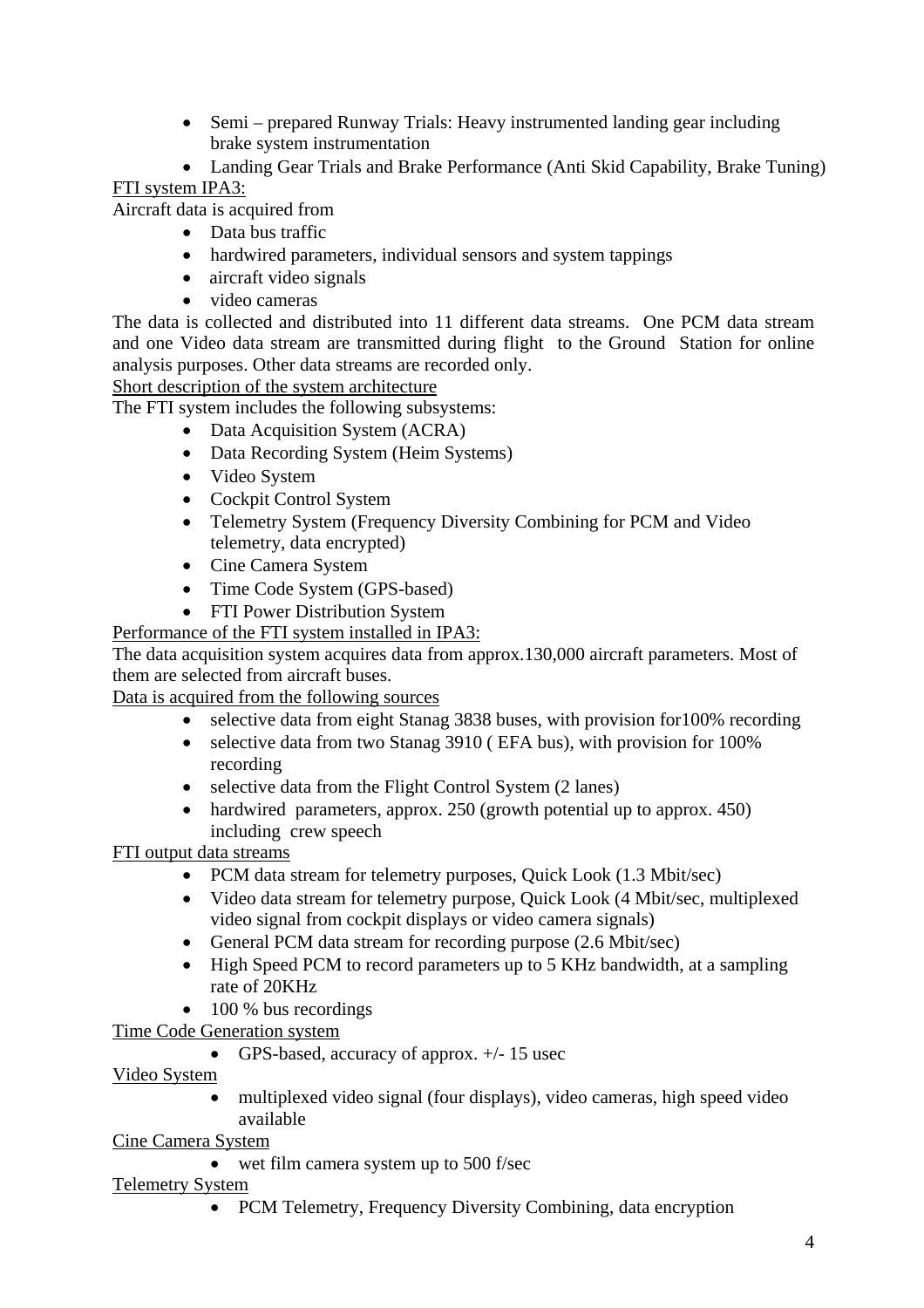• Video Telemetry, Frequency Diversity Combining, data encryption

## Recording System

- currently installed: D20 recorder, AIT1 tape drive, max. 20 Mbit/sec, 25 Gbyte capacity
- will be updated to: D200 recorder, max. 200 Mbit/sec (Hard Disk Drive, 180 Gbyte capacity/ AIT2 tape drive, 50 Mbit/sec, 50 Gbyte capacity/ Solid State Memory, 120 Mbit/sec, 76 Gbyte capacity)
- recording time: better than 2.4 h at max. recording rate

## **5. Developments in the FTI equipment market**

Frequency Ranges for telemetry purposes

Telemetry spectrum availability is a critical item for flight tests. Increasing mission data rates need more bandwidth, but this bandwidth is limited or is decreasing. The frequency ranges have been shifted from the L – Band to the S – Band. Telemetry data for PCM and video transmission at the same time and in the required quality for online purposes are essential items for cost effective test accomplishment. Latest modulation technologies cannot compensate for the lack of telemetry frequency spectrum. The ICTS (International Consortium for Telemetry Spectrum) was chartered in response to the need for global coalition of telemetry users who share a common goal of ensuring availability of the electromagnetic spectrum for telemetering. The allocation of an additional spectrum for wideband aeronautical telemetry in the 3 to 30 GHz band is currently under discussion.

#### Telemetry Systems

Spectrally efficient modulation technologies have been developed like FQPSK (Feher quadrature phase shift keying) and SOQPSK (shaped offset quadrature phase shift keying). Transmitters with these techniques are available. Another modulation method is under discussion and is used by Airbus France in civil flight testing. It is COFDM (Coded Orthogonal Frequency Division Multiplexing). This technique performs the best multi-path characteristic and is also used for video telemetry.

## Data Acquisition systems

Data Acquisition Systems have become smaller, faster and in addition more powerful to acquire all kinds of data including that from high speed aircraft buses. New developments are comprising data multiplexing/demultiplexing systems to collect all necessary, but very different kinds of data e. g. PCM, video, voice, time, analogue data, digital data, Ethernet, RS232, data from buses to one serial data stream for recording, transmitting and finally demultiplexing.

It should be noted, that supplier of Data Acquisition Systems are offering more and more recording capabilities and supplier of Recording Systems are offering optional data acquisition facilities.

#### Recording Systems

There are several recording techniques available, which have the necessary performance for future recording systems. In the past, tapes were the most commonly used medium. But if we look at the future performance of tape drive (www. aittape.com/ait-tape-roadmap.html) we see a very fast increasing performance of cassette drives up to the year 2008. The AIT website describes a drive called AIT6  $*$  which has a capacity of 800 GByte and a maximum recording bit rate of up to 628 Mbit/sec.

At present, sealed hard disk drives and solid state memories are the top performers. Both need to be milked (to transfer the recorded data to another medium) after tests. Both are driven by the commercial and consumer markets. The medium of solid state memory (flash based solid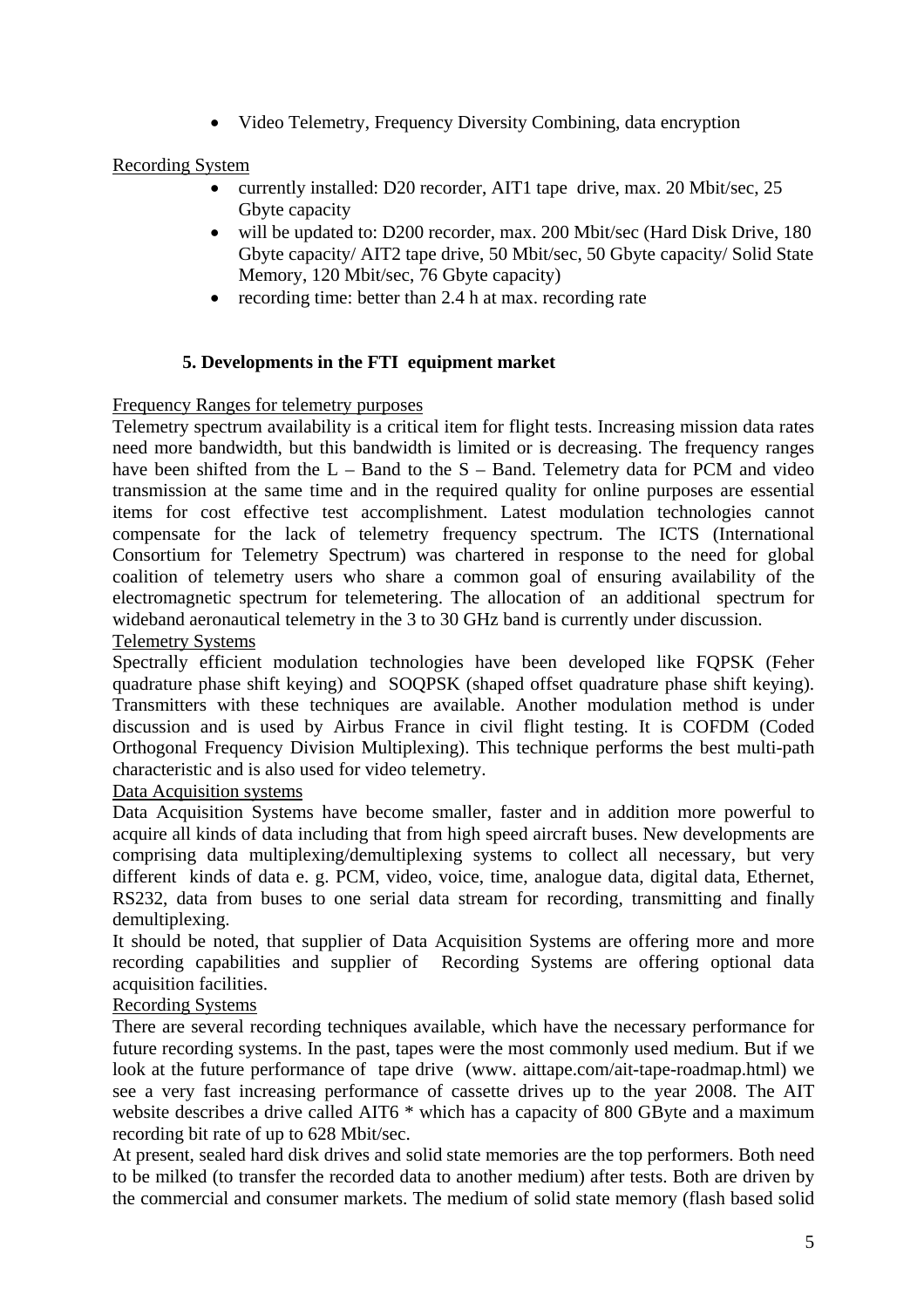state storage) has better environmental characteristics. The sealed hard disk drives with hermetically isolated housing are ahead in terms of storage capacity and maximum bit rate.

\* AIT means Advanced Intelligent Tape. The AIT forum is an industrial consortium dedicated to advancing the art of data storage and protection through AIT technology application.

## Video Systems

Standard video systems from the consumer market will be adapted to withstand the environmental conditions of flight testing. This includes consumer video systems as well as high speed video systems. Video data will be recorded on the standard data recorder.

High Speed Video systems use their integrated recording facilities.

#### Timing Systems

 In the past, timing systems (Time Code Generator systems) were stand-alone systems with their own time code generator and distribution equipment. This has been changed. Now the time code generation is, or will be, a part of the data acquisition or data recording system. A GPS-related 1pps pulse synchronises the time to an accuracy of approx. 100nsec. This method allows time tagging of parameters to within an accuracy of 10 or 1 usec.

#### Hardwired Parameters

 Reducing both mechanical and electrical installation and maintenance costs are goals for future transducer developments. Small transducers reduce the mechanical impact for instrumentation purposes. "Plug and play" are keywords for modern and intelligent systems. New transducer generations according to the Sensor Interface Standardization IEEE 1451 are

available or are in development.

| <b>IEEE 1451.1</b> | Network Capable Application Processor (NCAP), information  |
|--------------------|------------------------------------------------------------|
|                    | model for smart transducer                                 |
| IEEE 1451.2        | Transducer to Microprocessor Communication Protocols and   |
|                    | Transducer Electronic Data Sheet (TEDS)                    |
| <b>IEEE 1451.3</b> | Digital Communication and Transducer Electronic Data Sheet |
|                    | (TEDS) Formats for Distributed Multidrop Systems           |
| <b>IEEE 1451.4</b> | Mixed-mode Communication Protocols and Transducer Data     |
|                    | Sheet (TEDS) Formats                                       |
| IEEE 1451.5        | Wireless Sensing (Draft)                                   |

The time scale for perfect wireless sensing is open. The standard 1451.5 for wireless sensing is in development and it will be some time before this new standard can be incorporated into transducers and data acquisition units. The reduction of total costs of transducer measurements together with improved flexibility and reliability will also become an objective of industrial users. Therefore, let us hope for a future generation of transducers which fulfils all our wishes.

#### **6. Developments in the consumer and commercial markets and their influence upon FTI – Systems**

The instrumentation market is a small market. The volumes are limited, therefore developments and production are much more expensive. Developments for the consumer market and for the commercial markets, so called COTS (commercial of the shelf ) products, are also used for FTI purposes. New developments from the automobile industry or others are sometimes adaptable for FTI uses. Miniaturisation and increased performance of electronic integrated circuits and functional modules had, and will continue to have, an influence in the near future.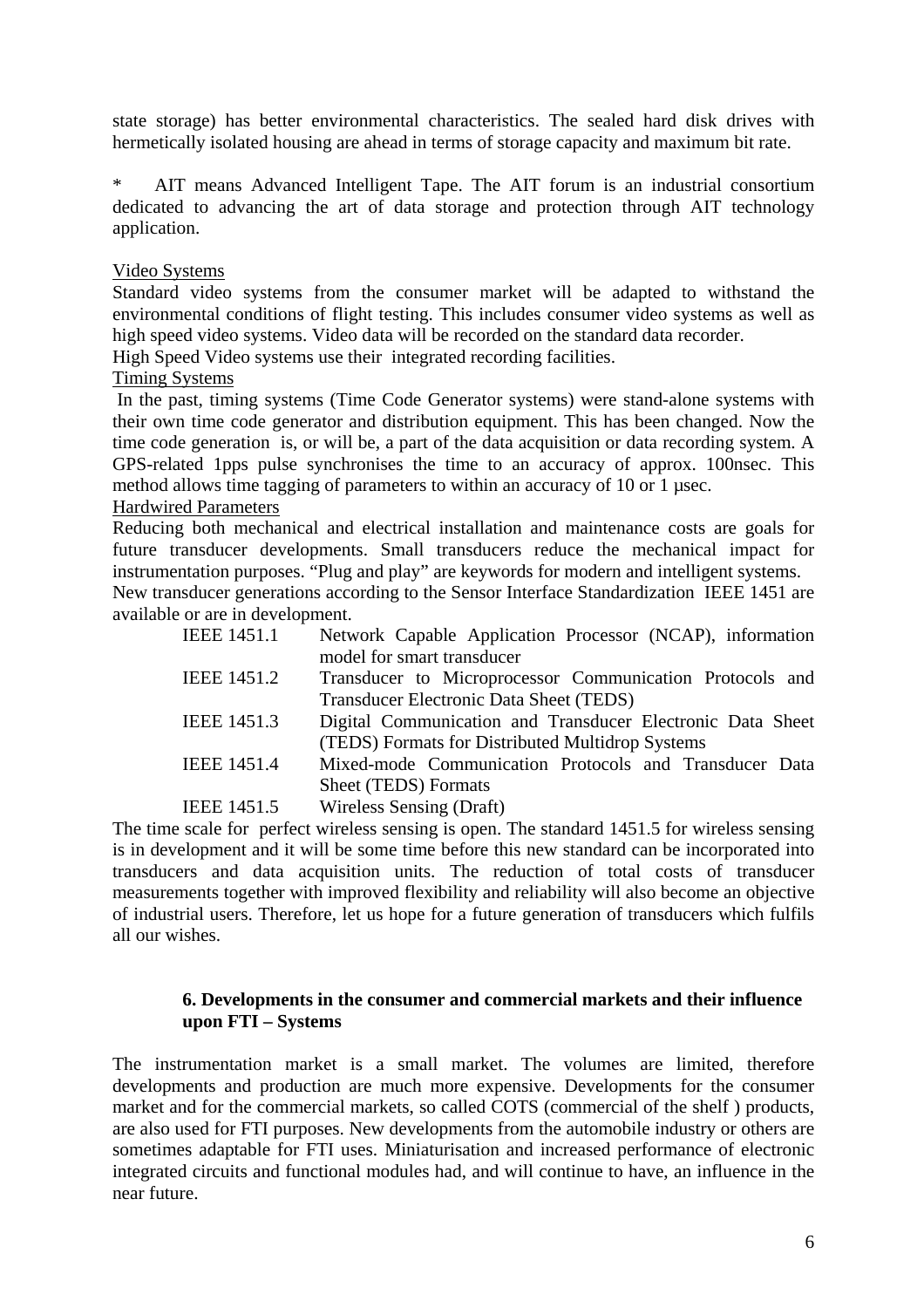IT techniques, Ethernet, WPAN, WLAN, WMAN, WAN, Bluetooth, Zig Bee and other communication standards, new modulation methods and the immense market behind these new techniques are the driving forces.

## Wireless Network Standards

There are a lot of RF communication standards released and in use, others are in development. Standards like Bluetooth, Zig Bee and some other WLAN standards have been released. New Ultra Wide Band techniques are under investigation and I think their potential will be shown later. The patented method Multi Dimensional Multiple Access (MDMA), which use the so called Chirp Spread Spectrum (CSS), is very promising.

The next chart shows some IEEE standards and their frequency ranges. A standard for wireless sensing is under investigation as standard IEEE 1451.5.

| <b>Standard</b>     | <b>Abbreviation</b> | max. Bit rate<br>approx. | <b>Frequency Range</b> | <b>Remarks</b>                |
|---------------------|---------------------|--------------------------|------------------------|-------------------------------|
| <b>IEEE 802.11</b>  | <b>WLAN</b>         | 2 MBits/s                | <b>2.4 GHz</b>         |                               |
| <b>IEEE 802.11a</b> | <b>WLAN</b>         | 54 MBits/s               | $5$ GHz                |                               |
| <b>IEEE 802.11b</b> | <b>WLAN</b>         | 22 MBit/s                | $2.4 \text{ GHz}$      |                               |
| IEEE 802.11b+       | <b>WLAN</b>         | 54 MBit/s                | <b>2.4 GHz</b>         |                               |
| <b>IEEE 802.11h</b> | <b>WLAN</b>         | 54 MBit/s                | 5 GHz                  |                               |
| <b>IEEE 802.11n</b> | <b>WLAN</b>         | $>100$ MBit/s            |                        |                               |
| <b>IEEE 802.15</b>  | <b>WPAN</b>         | $>100$ MBit/s            | 3.1 to 10.6 GHz        | 15.1 Bluetooth<br>15.4 ZigBee |
| <b>IEEE 802.16</b>  | <b>WMAN</b>         | $-155$ MBit/s            | $10 - 60$ GHz          |                               |
| <b>IEEE 802.16a</b> | <b>WMAN</b>         | $-155$ MBit/s            | $2 - 11$ GHz           |                               |
| <b>IEEE 802.20</b>  | <b>WAN</b>          |                          |                        | proposed                      |

Legend:

| IEEE        | for Institute of Electrical and Electronic Engineers            |
|-------------|-----------------------------------------------------------------|
| <b>WLAN</b> | for Wireless Local Area Network                                 |
| <b>WMAN</b> | for Wireless Metropolitan Area Network                          |
| <b>WPAN</b> | for Wireless Personal Area Network                              |
| <b>WAN</b>  | for Wide Area Network                                           |
|             | WiMAX for Worldwide Interoperability for Microwave Access Forum |
| <b>UWB</b>  | for Ultra Wide Band                                             |
| <b>MDMA</b> | for Multi Dimensional Multiple Access                           |

Recording techniques from the consumer market have always influenced the recording of FTI data. A newer example is hard disk recording. With sealed hard disk drives, data recording up to altitudes of 80000 ft and more, is possible. At the moment there is a competition between solid state memory and hard disk drive. Developments in the consumer market could decide future FTI recording methods.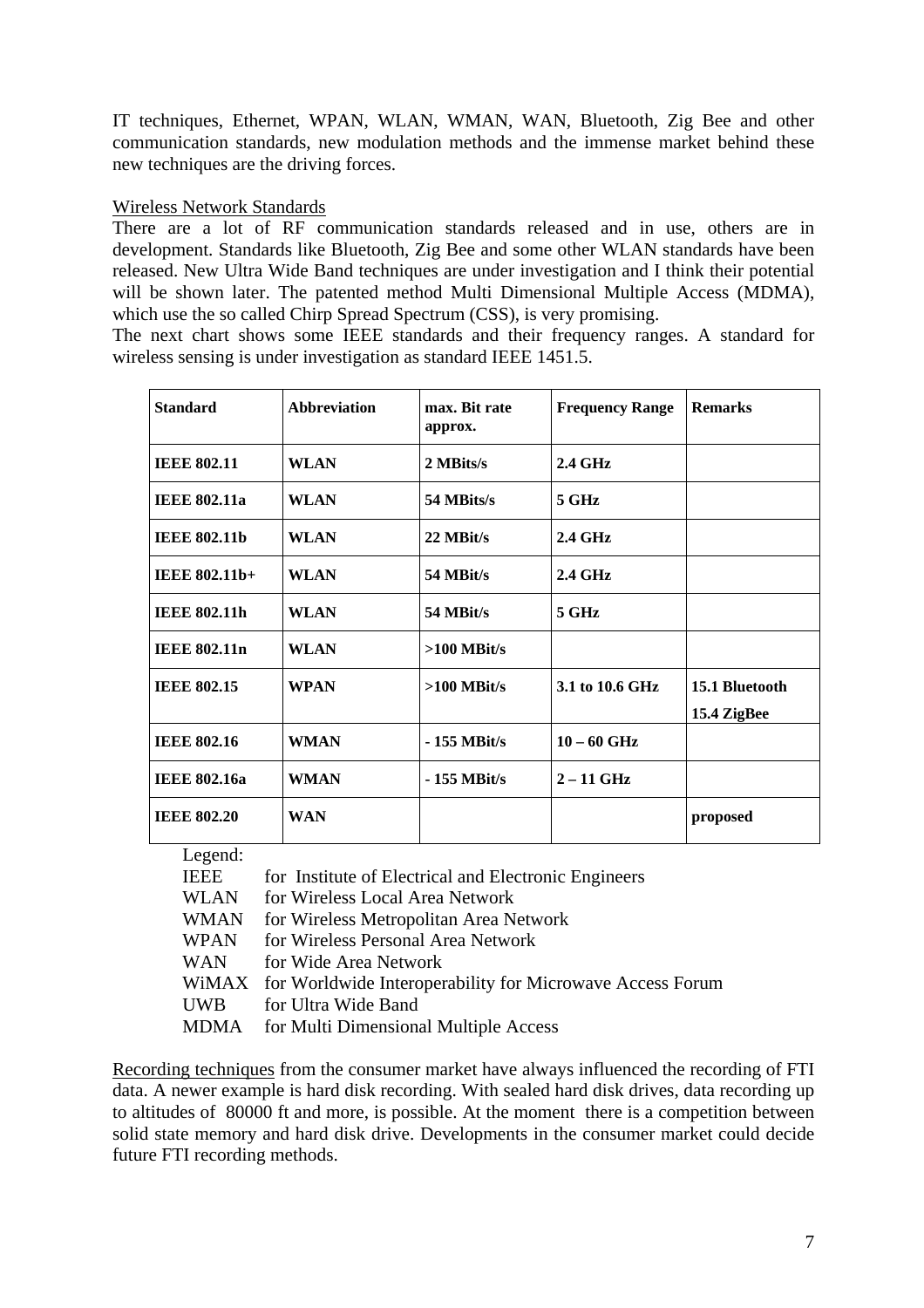Video Standards are changing for analogue based standards to digital standards. Video signals from cameras or system tappings can be recorded just as well by a video recorder as by a FTI data recorder.

Digital High Speed Video has replaced high speed wet film systems. The total performance including the instantaneous availability of recorded pictures are arguments to use this kind of system for flight tests.

New modulation techniques developed for the consumer market have been released for Television and Audio Broadcast. DVB (Digital Video Broadcast) and DAB (Digital Audio Broadcast) use the OFDM modulation technique (Orthogonal Frequency Division Multiplexing). The multi-path performance of this technique is superior to other modulation methods.

## **7. Future prospects**

#### Telemetry

The basic requirement is a stable HF transmission in both directions (uplink and downlink) which is able to cope with the speed and manoeuvres of the aircraft. Frequency efficiency and robust multi-path performance in conjunction with higher data rates will be required for future flight tests. For example, COFDM combined with other techniques could be the prefered modulation technique. Other modulation techniques such as Ultra Wideband are under investigation, but the driving force of the consumer and commercial market with very complicated telemetry applications will show us the way ahead. It is assumed, that both the consumer and commercial applications will also use more and more frequency ranges in the S – Band. As a consequence, at least a part of the flight test telemetry will be shifted into the frequency band above 3 GHz.

#### Recording

Two years ago, we assumed, that solid state memories would rapidly become very popular for FTI recording, but hard disks, with lower costs and very good performance data are available, and are offered by several suppliers. We still assume however, that solid state memory will be the medium for the future. One disadvantage is the milking action after tests to transfer the recorded data onto another medium. A data storage medium, which could be the low cost primary data storage (like the cassette tape in the past) with performance data like the hard disk would be our favourite. However the storage medium is only one component of a recording system. The system must be adaptable to all the various input data structures and must report the status of all relevant functions in order to support the user during tests. The user needs to know, whether the recorded data is correct or not.

But there is another option for future recording systems. The abundance of recorded data has to be limited. Only the flight test relevant data should be recorded for use post-flight and finally stored in the ground station. Therefore, the recording configuration has to be dynamically reprogrammed during tests in a way, that only useful data is recorded.

This means, that the recording configuration has to be triggered by parameters or combinations of them. This trigger algorithm can be created by measurement parameters. Let us create the name "intelligent recording". This onboard filtering of data reduces the burden on the ground station for data storage. On the other hand the recording capacity (as well the storage capacity as the maximum bitrate) of a digital recording facility will be used in an optimised way. Example: recording of vibration parameter and acoustic noise parameter with bandwidth requirements up to 10 KHz and more should only be measured during the actual test and not before and afterwards. Interfaces for input and output have to be adapted in conjunction to the data acquisition systems and wireless conditions.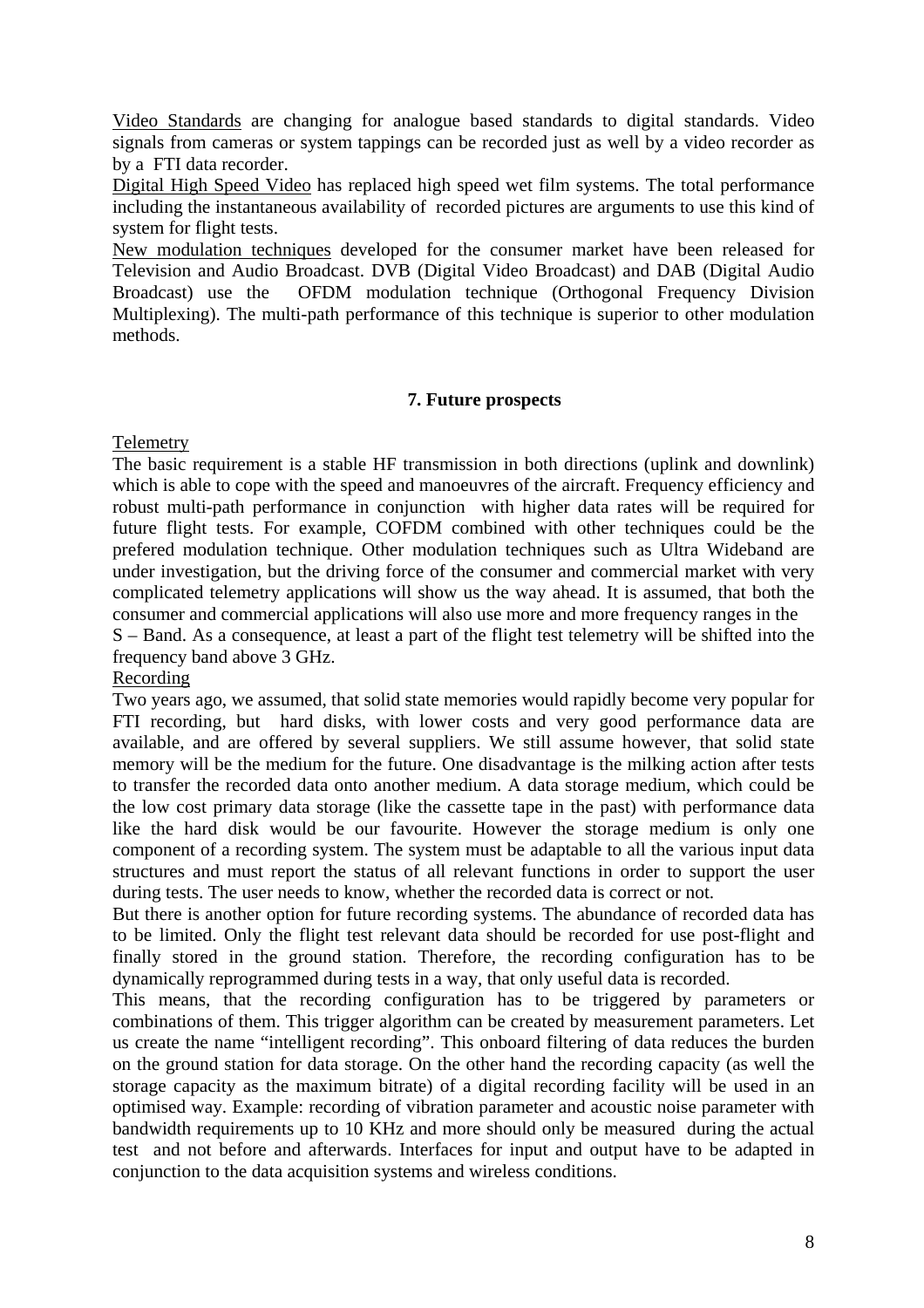## Data Acquisition Systems

Data Acquisition Systems are the heart of FTI-Systems. But they have to be adapted with other subsystems to be able to communicate data. Very high speed bus data acquisition from GHz buses as well low speed data have to be collected. Network transducers have the electrical circuits like signal conditioning, anti aliasing filters and A to D conversions included. The data acquisition serves the transducer bus or wireless meshed transducer systems. This kind of system architecture shows a more distributed data acquisition system. Ethernet based systems, data multiplexing and incorporation of new IT technologies and standards are used for data collection and communication. As discussed, the recording systems and data acquisition systems are merging together.

## Wiring

Wiring reduction including connectors and brackets and other wiring accessories are goals for the near future. Bus systems also for transducers and wireless data acquisition will be established in the near future. Other techniques are power line communication with special modulation techniques. However for some wireless data transmissions, we have to look at additional encryption techniques. Wireless data acquisition by sensors asks for low power consumption of the transducers and their integrated communication transmitters. Transducers without power wiring and no data wiring are the dream for the future. The timing of the raw data and the conjunction of the hand shaking methods of most communication standards has to be solved for time relevant measurements.

#### Sensors, Hardwired Parameters

So called hardwired parameters are measurement chains with transducers or system tappings. In the past, every single parameter was wired to data acquisition modules and their individual signal conditioning, before the data changed from an analogue structure to a digital structure. Developments followed whereby so called smart transducers and network sensor systems reduced the wiring. At the transducer side, the analogue signal has to be conditioned, digitised and adapted to the bus structure. New developments are enabling all these features on one chip to be integrated in the transducer or as an additional module near by the transducer.

Groups of transducers or system tappings will communicate wireless with the data acquisition. To improve the wireless transmission in fully packed compartments another characteristic of these wireless transducers is helpful. They need the additional capability of being a transceiver for data of other transducers. With this method a wireless mesh of transducers can be built around the aircraft. Much transducer data is time critical. The accuracy of the correlated time information to the data has to be taken into account. If we think of vibration measurement with a bandwidth of 2KHz and acoustic noise measurement with a bandwidth of at least 5 KHz a very strong timing performance of the total system is necessary. Another advantage is the availability of transducer stored data like calibration data, transfer function coefficients, service histories etc. shown in the IEEE P1451 standard (TEDS). But we are thinking of further wiring reductions. Groups of transducers or every transducer have to communicate by wireless transmission with a data acquisition unit. Future transducers will have low power consumption and the power will be delivered by batteries, piezo generators or by an extra electromagnetic field, by light transmission or by thermo generators, which generates energy from temperature differences. Low power methods in the design of the new transducer generations have to be applied.

## Timing

It is mandatory to have a time correlation for every parameter or message. This time correlation is necessary for transmitted and recorded data. Time critical measurement requires determined accuracies of the time-of-day information. It is state of the art to synchronise the FTI Time Code System with GPS. When four GPS satellites are received, the GPS time is available with an accuracy of 100 nsec. This is the accuracy of the 1 pps pulse out of the